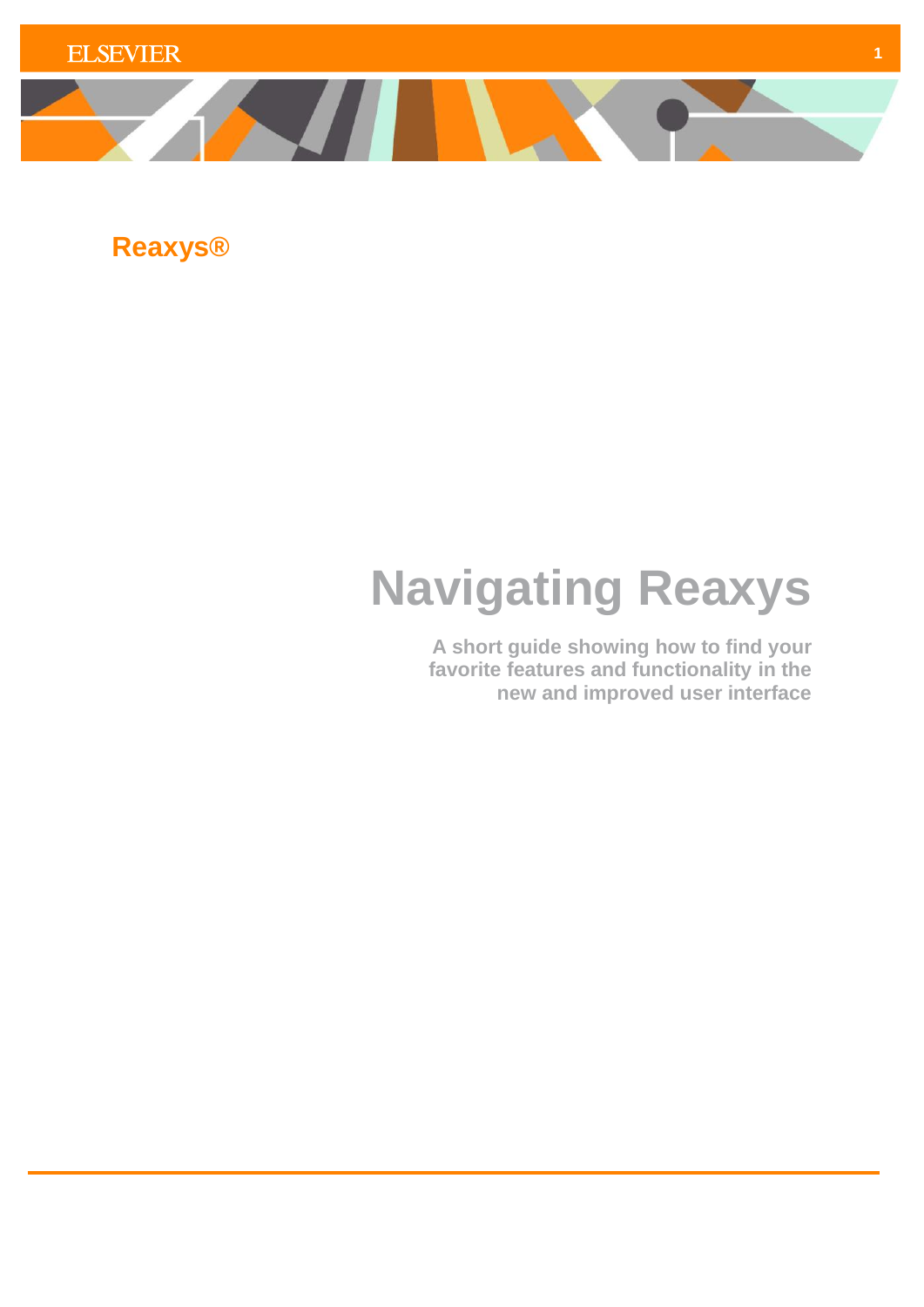# **Introduction**

This is the first edition of a new guide to help Reaxys users get used to the upgraded user interface. The guide content is based on questions we have received from users. Answers use screenshots from the both user interfaces.

New editions of this guide will be created as we receive more questions from users.

Want more information on Reaxys? Don't forget to download the Quick User Guide!

## Old Reaxys user interface

| <b>Synthesis Plans</b><br>Query<br><b>Results</b>                                                                   | <b>History Report My Alerts</b>                                                                                                                                                                                                              | <b>Help</b><br><b>My Settings</b> |  | Logout      |  |  |  |  |
|---------------------------------------------------------------------------------------------------------------------|----------------------------------------------------------------------------------------------------------------------------------------------------------------------------------------------------------------------------------------------|-----------------------------------|--|-------------|--|--|--|--|
|                                                                                                                     |                                                                                                                                                                                                                                              |                                   |  | Import Save |  |  |  |  |
| <b>Ask Reaxys</b>                                                                                                   | e.g. Ask Reaxys for 'publications about quasicrystals'<br>Smart searching with Ask Reaxys. See examples >                                                                                                                                    |                                   |  | Search      |  |  |  |  |
| <b>Reactions</b>                                                                                                    | Find substances, reactions, bioactivity data, citations, patents, and more from Reaxys, PubChem, eMolecules, LabNetwork, and SigmaAldrich<br><b>Medicinal Chemistry</b><br>Literature<br>Substances, Names,<br>ReaxysTree<br><b>Formulas</b> |                                   |  |             |  |  |  |  |
|                                                                                                                     |                                                                                                                                                                                                                                              |                                   |  |             |  |  |  |  |
| Start by specifying common ID fields such as CAS Registry number and more.                                          |                                                                                                                                                                                                                                              |                                   |  |             |  |  |  |  |
| You can also search directly by these common property groups:<br>Natural Product<br>Advanced<br>Physical<br>Spectra |                                                                                                                                                                                                                                              |                                   |  |             |  |  |  |  |

# Reaxys user interface

| Reaxys <sup>®</sup>  | Query builder Results Synthesis planner<br>Quick search<br>History                                                                                      |  |  |
|----------------------|---------------------------------------------------------------------------------------------------------------------------------------------------------|--|--|
| Import $\frac{1}{2}$ | Search substances, reactions, documents and bioactivity data<br>in Reaxys, Reaxys Medicinal Chemistry, PubChem, eMolecules, LabNetwork and SigmaAldrich |  |  |
|                      | Substance Properties, e.g. solubility of vitamin D3<br>$\alpha$                                                                                         |  |  |
|                      | AND                                                                                                                                                     |  |  |
|                      | Create Structure or Reaction Drawing                                                                                                                    |  |  |
|                      |                                                                                                                                                         |  |  |
|                      |                                                                                                                                                         |  |  |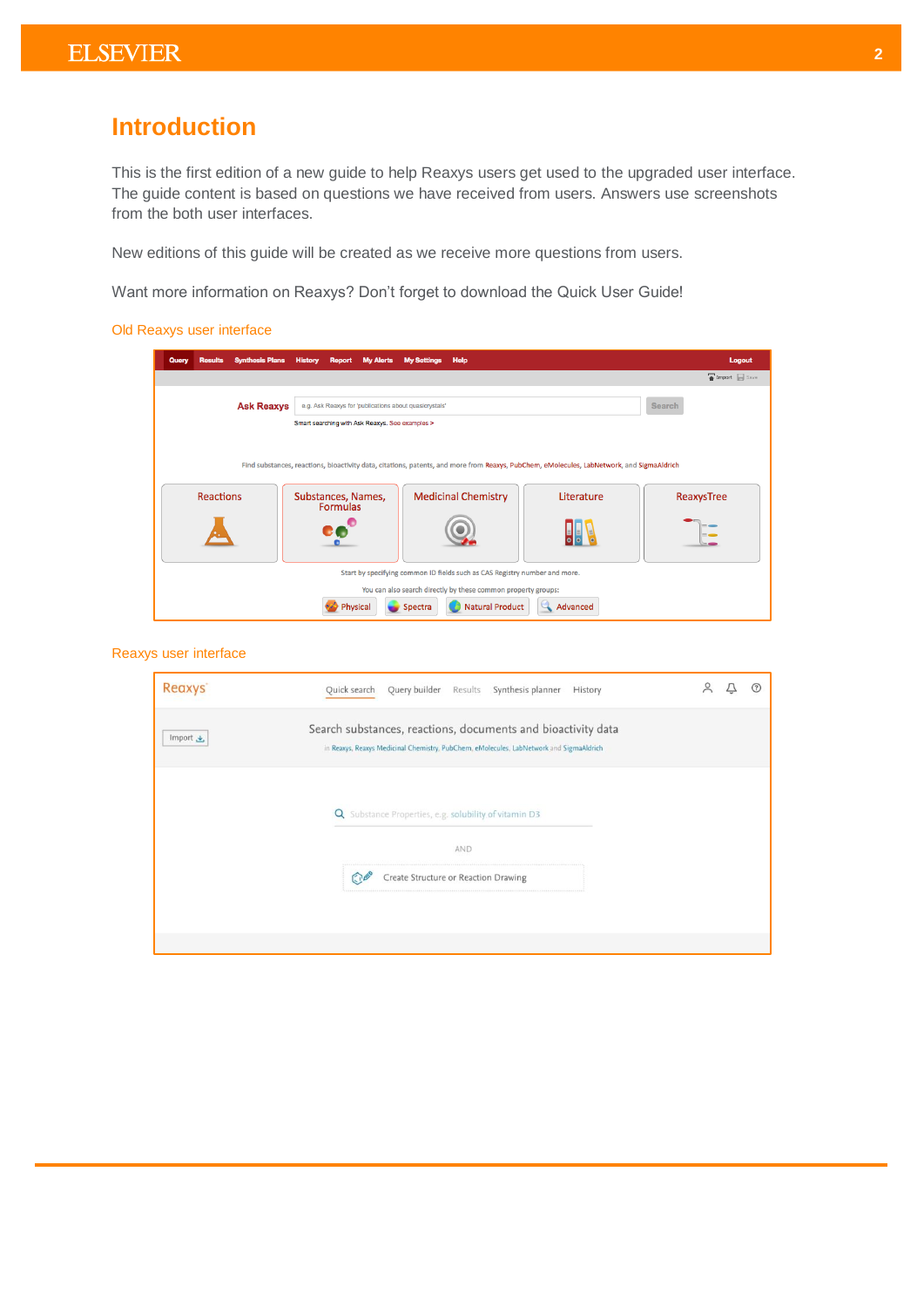# **Search features**

**Where can I find Ask Reaxys, the Reactions query form, the Literature query form, etc.?**

All the query forms from the old Reaxys user interface are now contained within Quick Search and Query Builder.

Figure 1. How search options in the old user interface map to search interfaces in the upgraded user interface Old Reaxys user interface

| Query<br><b>Synthesis Plans</b><br><b>Results</b>                              | <b>History</b><br>Report                                                                                                                                                                                                                       | <b>My Alerts</b> | <b>My Settings</b> | <b>Help</b>                                                                                                                    |                                                                                                                                           | Logout                                                  |  |  |  |
|--------------------------------------------------------------------------------|------------------------------------------------------------------------------------------------------------------------------------------------------------------------------------------------------------------------------------------------|------------------|--------------------|--------------------------------------------------------------------------------------------------------------------------------|-------------------------------------------------------------------------------------------------------------------------------------------|---------------------------------------------------------|--|--|--|
|                                                                                |                                                                                                                                                                                                                                                |                  |                    |                                                                                                                                |                                                                                                                                           | Import & Save                                           |  |  |  |
| <b>Ask Reaxys</b>                                                              | e.g. Ask Reaxys for 'publications about quasicrystals'<br>Smart searching with Ask Reaxys. See examples >                                                                                                                                      |                  |                    |                                                                                                                                |                                                                                                                                           | Search                                                  |  |  |  |
|                                                                                |                                                                                                                                                                                                                                                |                  |                    |                                                                                                                                | Find substandes, reactions, bioactivity data, citations, patents, and more from Reaxys, PubChem, eMolecules, LabNetwork, and SigmaAldrich |                                                         |  |  |  |
| <b>Reactions</b>                                                               | Substances, Names,                                                                                                                                                                                                                             |                  |                    | <b>Medicinal Chemistry</b>                                                                                                     | Literature                                                                                                                                | ReaxysTree                                              |  |  |  |
|                                                                                | Formulas                                                                                                                                                                                                                                       |                  |                    |                                                                                                                                |                                                                                                                                           |                                                         |  |  |  |
|                                                                                |                                                                                                                                                                                                                                                |                  |                    | Start by specifying common ID fields such as CAS Registry number and more.                                                     |                                                                                                                                           |                                                         |  |  |  |
|                                                                                |                                                                                                                                                                                                                                                |                  |                    | You can also search directly by these common property groups:                                                                  |                                                                                                                                           |                                                         |  |  |  |
|                                                                                | Physical                                                                                                                                                                                                                                       |                  | Spectra            | <b>Natural Product</b>                                                                                                         | Advanced                                                                                                                                  |                                                         |  |  |  |
| <b>Reaxys</b><br>Search substances, reacticins, documents and bioactivity data | 20<br>Reaxys'<br>Query builder Results Synthesis planner History<br>$\begin{array}{ccccc}\n2 & 4 & 0 \\ & 3 & 0\n\end{array}$<br>Results Synthesis planner<br>Quick search Query builde<br>History<br>l×.<br>Find search fields and forms<br>a |                  |                    |                                                                                                                                |                                                                                                                                           |                                                         |  |  |  |
| Import<br>in Reaxys, Reaxys Medicinal Chemistry,                               | ubChem, eMolecules, La etwork and SigmaAldrich                                                                                                                                                                                                 |                  |                    | $\begin{array}{ccccc} \Delta & \square & \square & \square & \square \\ \text{lept} & \square & \square & \square \end{array}$ |                                                                                                                                           | Forms<br><b>Racin Indexe</b>                            |  |  |  |
|                                                                                | Q Substance Properties, e.g. solubility of vitamin D3                                                                                                                                                                                          |                  |                    |                                                                                                                                |                                                                                                                                           | <b>Physical Preparts</b>                                |  |  |  |
|                                                                                | AND<br>Create Structure or Reaction Drawing                                                                                                                                                                                                    |                  |                    |                                                                                                                                | Drag & Drop to build a new query                                                                                                          | d/ke<br>Othe<br>Reactions<br>Bibliography<br>Afghanis 1 |  |  |  |
|                                                                                |                                                                                                                                                                                                                                                |                  |                    |                                                                                                                                |                                                                                                                                           | DISTINGUIS -                                            |  |  |  |

Quick Search enables keyword\*- and structure-based Query Builder facilitates the creation of searches. Quick Search retrieves information on all query types from the old UI and adds reactions, substances, bioactivities, literature the possibility to easily combine them. literature and a full range of properties.

The old user interface had a number of query forms, each focused on a different aspect of chemistry searching: reactions, substances, physical properties, spectra, etc. Clicking on an option on the home screen opened a dedicated query form. It also offered the option to perform a keyword-based search using Ask Reaxys.

Now, Reaxys offers two search approaches: Quick Search and Query Builder. Between them, they contain all of the search options of the multiple query forms in the old interface, along with powerful new options that increase the search power available to users.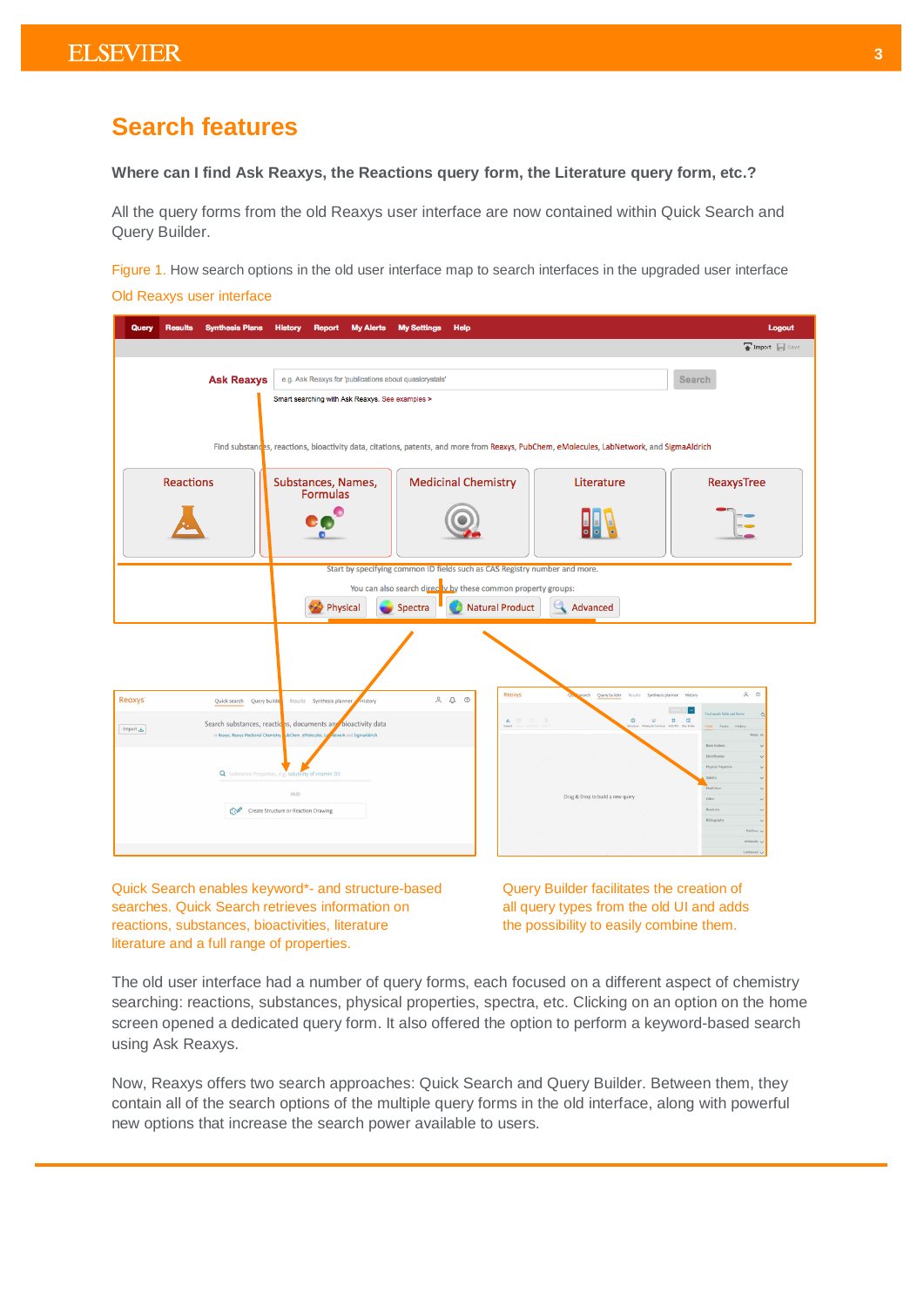Quick Search offers keyword-based searching similar to Ask Reaxys. Users can enter keywords\* to create their query. In addition, Quick Search offers the possibility to create structure-based searches, which can be combined with keywords or run on their own.

**\*What counts a keyword?** In the new Quick Search, the names or descriptors of properties, substances, experimental procedures and reactions (including named reactions), author names, journal titles, and 'ordinary' words all count as keywords. Therefore, users do not need to use specialized forms or fields to make queries about properties, substances, etc. For example, if a user wanted to find all substances with NMR specta, they could simply type NMR in Quick Search and then choose the results for substances in the results preview (see Figure 2).

As mentioned above, queries run with Quick Search can retrieve information on substances, reactions, targets and documents. After submitting a query, a preview of the results that match the keyword(s), phrase(s) and/or structure(s) is shown, allowing the user to select the results they need.

| $\mathcal{O}$<br>New | Ø<br>Edit |            | Results for kinase                  |                        |                            |
|----------------------|-----------|------------|-------------------------------------|------------------------|----------------------------|
|                      | 822,685   | Substances | Target(s) : kinase                  | Preview Results $\vee$ | View Results >             |
|                      | 4,293     | Targets    | Target(s) : kinase                  | Preview Results V      | View Results $\rightarrow$ |
|                      | 1         | Substances | Substance : kinase                  | Preview Results V      | View Results $\rightarrow$ |
|                      | 773,136   | Documents  | Titles, Abstract, Keywords : kinase | Preview Results $\vee$ | View Results >             |
|                      |           |            |                                     |                        |                            |

Figure 2. An example of the results preview for a Quick Search

Quick Search improves on Ask Reaxys by enabling keyword- and structure-based searches and by providing the possibility to perform the full range of searches in this simple manner.

Query Builder facilitates the creation of queries of all types. Rather than asking users to choose and work with one query form at a time, Query Builder allows users to choose and combine multiple search fields and forms from a comprehensive list, combining them with the chosen Boolean operators. Query Builder includes search forms and fields for physicochemical and bioactive properties, spectra, basic indexes, medicinal chemistry parameters and literature and provides quick access to common search fields like structure, molecular formula, document basic index or CAS RN search.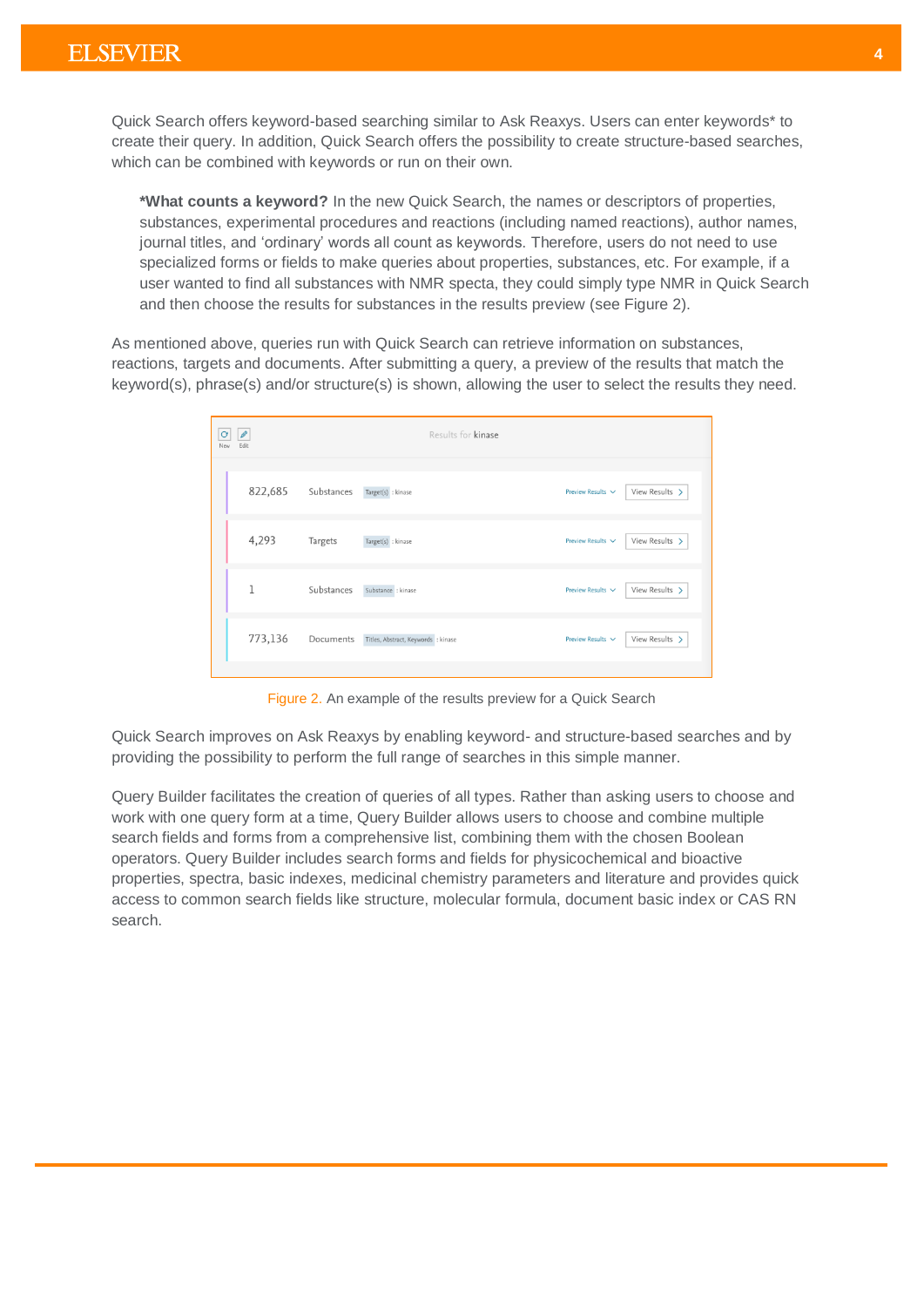| Reaxys <sup>®</sup>                                              | Query builder<br>Quick search                             | Synthesis planner<br>Results<br>History                                                         | $\approx$<br>$\odot$<br>Q                          |
|------------------------------------------------------------------|-----------------------------------------------------------|-------------------------------------------------------------------------------------------------|----------------------------------------------------|
| 侖<br>Ρ٦<br>$\circ$<br>Reset form<br>Delete all<br>Save<br>Import |                                                           | Search $>$ $\sim$<br>m<br>ピ<br>#<br>ര<br>CAS RN<br>Molecular Formula<br>Doc. Index<br>Structure | Find search fields and forms<br>Q melt<br>$\times$ |
|                                                                  |                                                           |                                                                                                 | Reaxys A                                           |
| $\Diamond$ Boiling Point                                         | $\boxed{=}$ Find any<br>Boiling Point, °C<br>$\checkmark$ | Hide fields $\sim$<br>$\times$                                                                  | $\frac{1}{2}$<br>Derivative<br>$\otimes$           |
| $\equiv$                                                         | $60 - 80$<br>Pressure (Boiling Point), Torr               | 园                                                                                               | $\mathbf{ii}$<br><b>Melting Point</b><br>ଛ         |
| $\equiv$                                                         | $\checkmark$<br>740-760                                   | 园                                                                                               | $\mathbf{ii}$<br>Physical Data<br>$\odot$          |
| AND                                                              |                                                           |                                                                                                 |                                                    |
| $\Diamond$ Melting Point                                         | Find any                                                  | Show fields $\checkmark$<br>$\times$                                                            |                                                    |
|                                                                  |                                                           |                                                                                                 |                                                    |
|                                                                  |                                                           |                                                                                                 |                                                    |



| <b>Reaxys</b><br>Query builder<br>Quick search | Synthesis planner<br>History<br>Results            | $\approx$<br>$\Delta$        | $_{\odot}$                                                                                                         |   |
|------------------------------------------------|----------------------------------------------------|------------------------------|--------------------------------------------------------------------------------------------------------------------|---|
| 道<br>画 O                                       | ∣∼<br>#<br>い<br>W                                  | Find search fields and forms | $\alpha$                                                                                                           |   |
| it is<br>Import the American Colorado          | ٥<br>Structure Molecular Formula CAS RN Doc. Index | Fields Forms History         |                                                                                                                    |   |
|                                                |                                                    | Reaxys <                     | Find search fields and forms                                                                                       | Q |
|                                                |                                                    | Basic Indexes                | $\checkmark$                                                                                                       |   |
|                                                |                                                    | Identification               | Fields<br>History<br>Forms<br>$\checkmark$                                                                         |   |
|                                                |                                                    | <b>Physical Properties</b>   | $\vee$<br>Reaxys Forms<br>$\curvearrowright$                                                                       |   |
|                                                |                                                    | Spectra                      | $\checkmark$                                                                                                       |   |
|                                                |                                                    | MedChem                      | $\frac{1}{2}$<br>ie Documents<br>$\checkmark$                                                                      |   |
|                                                |                                                    | Other                        | $\checkmark$<br>Natural Product                                                                                    |   |
|                                                |                                                    | Reactions                    | $\checkmark$                                                                                                       |   |
|                                                |                                                    | Bibliography                 | Physical Data<br>$\checkmark$                                                                                      |   |
|                                                |                                                    | PubChem v                    |                                                                                                                    |   |
|                                                | ٠                                                  | eMolecules v                 | $\frac{1}{2}$<br>$\qquad \qquad \Longleftrightarrow$<br>Reactions                                                  |   |
| Drag & Drop to build a new query               |                                                    | LabNetwork                   | H<br>Spectra                                                                                                       |   |
|                                                |                                                    | SigmaAldrich v               |                                                                                                                    |   |
|                                                |                                                    | Structure                    | $\frac{1}{2}$<br>$\qquad \qquad \Longleftrightarrow$<br>Substances<br>$\begin{array}{c} \ldots \ldots \end{array}$ |   |

Figure 4. Query Builder showing a selection of the top categories of *Fields* (screenshot on the left) and a close up on a selection of the top categories of *Forms* (screenshot on the right) available for query construction. Each contains multiple options, similarly to the old UI.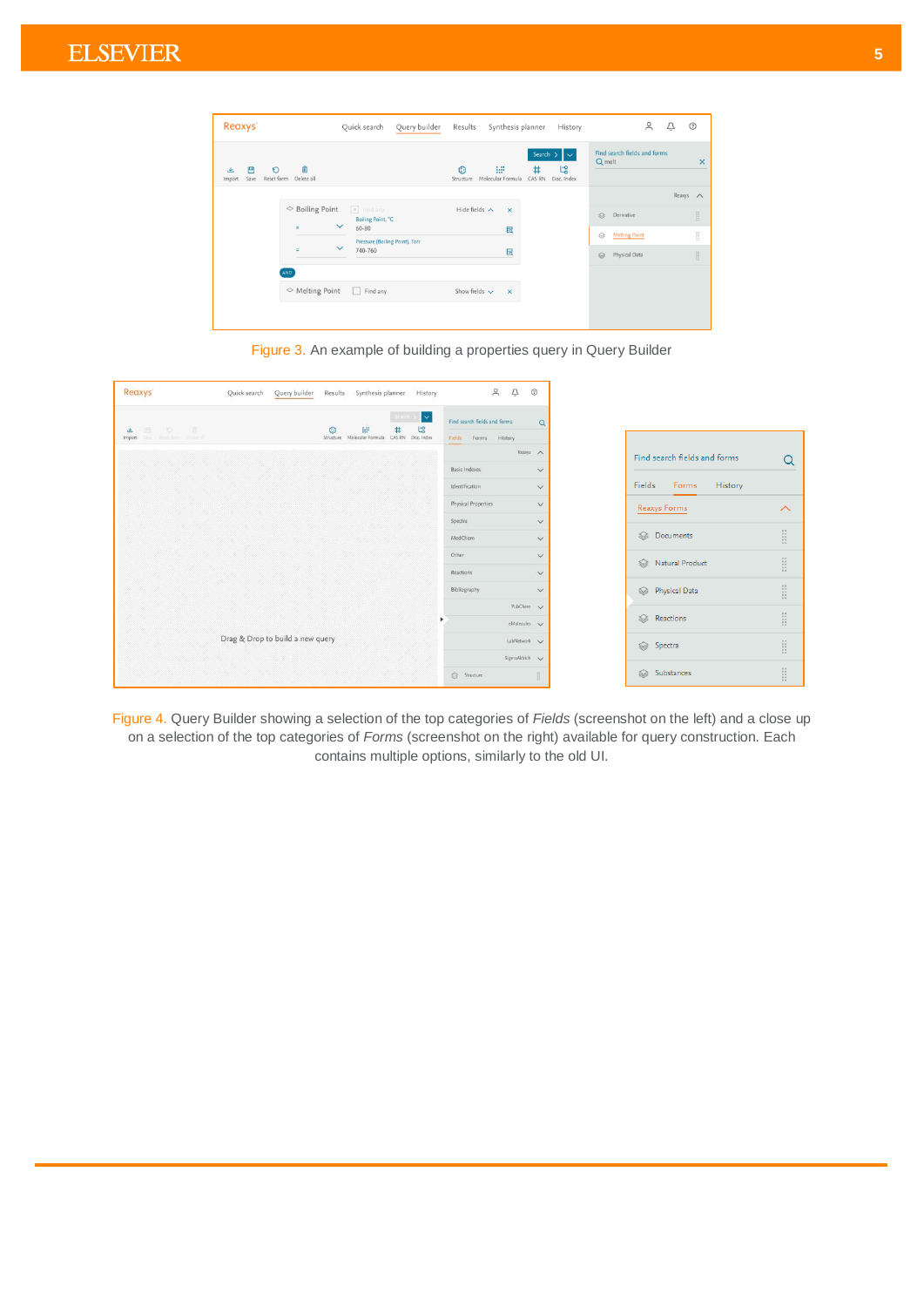# **How do I navigate between the tabs?**

A very similar navigation bar exists in both user interfaces.

#### Navigation in the old UI **Query Results Synthesis Plans** History Report My Alerts My Settings Help Logout Navigation now  $22$  $^{\circledR}$ Query builder Results Synthesis planner Quick search History

Query has been replaced by Quick Search and Query Builder. Results, Synthesis Planner and History are the same. My Settings is now available through the user icon, which appears when the user is logged in. My Alerts is no available through the bell icon, which appears when the user is logged in.

# **How do I open the structure editor?**

In the old Reaxys user interface, from certain query forms (e.g., the Reaction query form), it was possible to open the structure editor.



Now, users can open the structure editor from Quick Search or Query Builder:

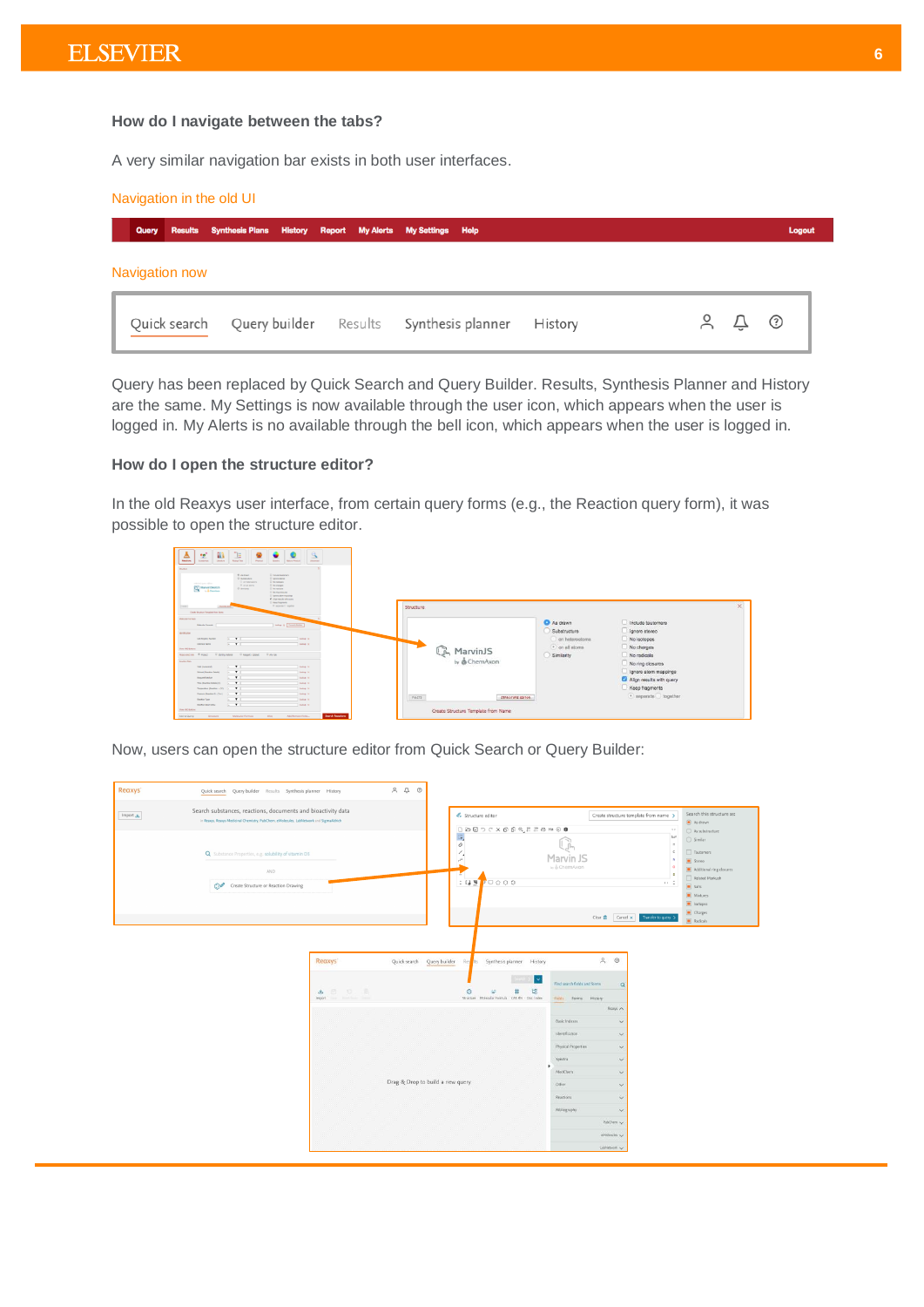**When I am creating a structure or reaction drawing, how do I define the substance as a starting material, product, reagent or catalyst?**

In the old user interface, each time you create a structure drawing-based reaction search, it was necessary to select the substance role from a set of defined categories, thus:



Now, this has been simplified so that users just add an arrow in the appropriate position:

### Product **Starting material**